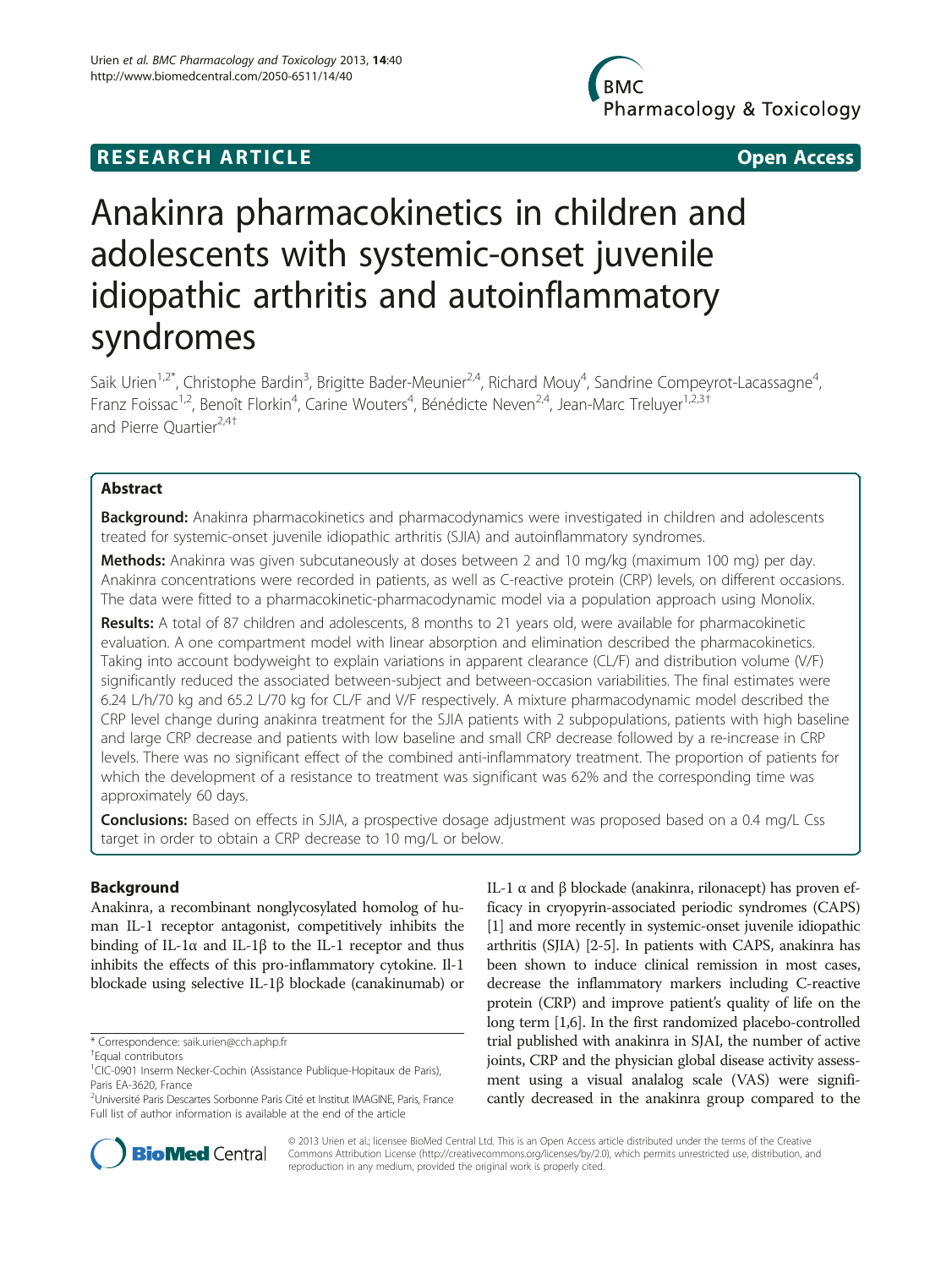placebo group at one month. However, some patients eventually experienced a disease flare and the authors hypothesised that suboptimal anakinra dosage might be partly responsible for a lack of sustained efficacy, in low-weight children [\[3\]](#page-5-0).

The aim of the present study was to investigate anakinra pharmacokinetics in children and young adult patients with SJIA and autoinflammatory conditions. The effects of anakinra on CRP was also modelled in relation to the anakinra pharmacokinetics in children with SJIA.

#### Methods

#### **Patients**

Following IRB (CPP Paris V) approval and patients and/or parents (for children) written informed consent, pharmacokinetic data were obtained from a phase IIB trial testing anakinra in SJIA patients (ANAJIS)(5) and from patients subsequently treated for diverse autoinflammatory conditions. In ANAJIS trial all the patients received anakinra once-a-day at the dose of 2 mg/kg subcutaneously, maximum 100 mg. In patients with autoinflammatory syndromes treated afterwards, anakinra was given at doses ranging between 2 and 10 mg/kg daily (the highest doses were in low-weight CAPS patients who had failed to respond to lower doses). In the patients who took part to ANAJIS trial, CRP was recorded at each visit and retained for the pharmacodynamic modeling.

#### Anakinra plasma determination

Anakinra plasma determinations were performed on blood taken at one or repeated occasions depending on the study group. Whole blood samples were collected into tubes containing heparin. Plasma was separated immediatly after sampling and frozen at −20°C. Concentrations of anakinra in plasma samples were determined using the antibody (Ab) ELISA purchased from R&D Systems (Minneapolis, Minnesota, USA). Briefly, samples and quality controls were diluted with buffered animal serum and added to a microtiter plate which have been pre-coated with a monoclonal antibody specific for IL-1ra. An enzymelinked polyclonal antibody specific for IL-1ra (horseadish peroxydase) was added to the wells. Following a wash, a substrate solution was added for color development. Reaction was stopped with sulfuric acid. Optical density was determined using a microplate reader set to 450 nm. Anakinra concentration were calculated for each sample by log-log curve fitting of the plate standards dilutions. The lower limit of quantification (LOQ) for anakinra concentrations in plasma samples was 40 ng/mL.

#### Pharmacokinetic modelling

Pharmacokinetic data was ascribed to an open one-or twocompartment models with linear absorption. Zero-order absorption and absorption with transit compartments

models, as well as the possibility of non-linear elimination, were also considered.

#### Pharmacodynamic modelling

The CRP levels as a function of time and drug treatment were ascribed to a indirect response model. In this model, anakinra is thought to inhibit the response production rate,  $k_{TR}$ <sup>\*</sup>R0 (transit time rate constant multiplied by response at baseline). The model equation was then

$$
dR/dt = k_{TR}*R_0*[1\!-\!C/(C_{50}+C)]\!-\!k_{TR}*R \qquad \quad (1)
$$

where R,  $C_{50}$  and C stand for the pharmacodynamic response, 50% inhibitor concentration and drug concentration. When the drug treatment starts, the system is at equilibrium (stable disease) what is defined by the baseline parameter,  $R = R_0$ .

Some individual time-courses showed that there was a loss of drug effect during the treatment time. To take this into account, an empirical resistance function was as a function of time was defined

$$
Resis=\,exp(-k_{RESI}t)
$$

where  $k_{\text{RESI}}$  is a time rate constant of resistance appearance. Then the response model becomes

$$
dR/dt = k_{TR} * R_0 * [1 - \text{Resis } C/(C_{50} + C)] - k_{TR} * R
$$
\n(2)

Therefore, using a mixture model, the patients were ascribed to either equation (1) or (2). The CRP levels were analysed in the 22 SJIA patients from the ANAJIS trial.

#### Population pharmacokinetic and pharmacodynamic analysis

Pharmacokinetic and pharmacodynamic data were analysed using the nonlinear mixed effect modelling software program Monolix version 3.2 ([http://www.lixoft.](http://www.lixoft.com/) [com/\)](http://www.lixoft.com/) [\[7](#page-5-0)]. Pharmacodynamic data were obtained from the 22 ANAJIS trial patients: the CRP concentrations were  $log_{10}$ -transformed to take into account the wide range of observed data during the analysis. The data were analysed sequentially; the pharmacokinetic estimates were fixed for the pharmacodynamic analysis. Parameters were estimated by computing the maximum likelihood estimator of the parameters without any approximation of the model (no linearization) using the stochastic approximation expectation maximization (SAEM) algorithm combined to a MCMC (Markov Chain Monte Carlo) procedure. The number of MCMC chains was allowed to vary in order to obtain a nice and reliable convergence of the SAEM algorithm. Additive and proportional error models were used to describe the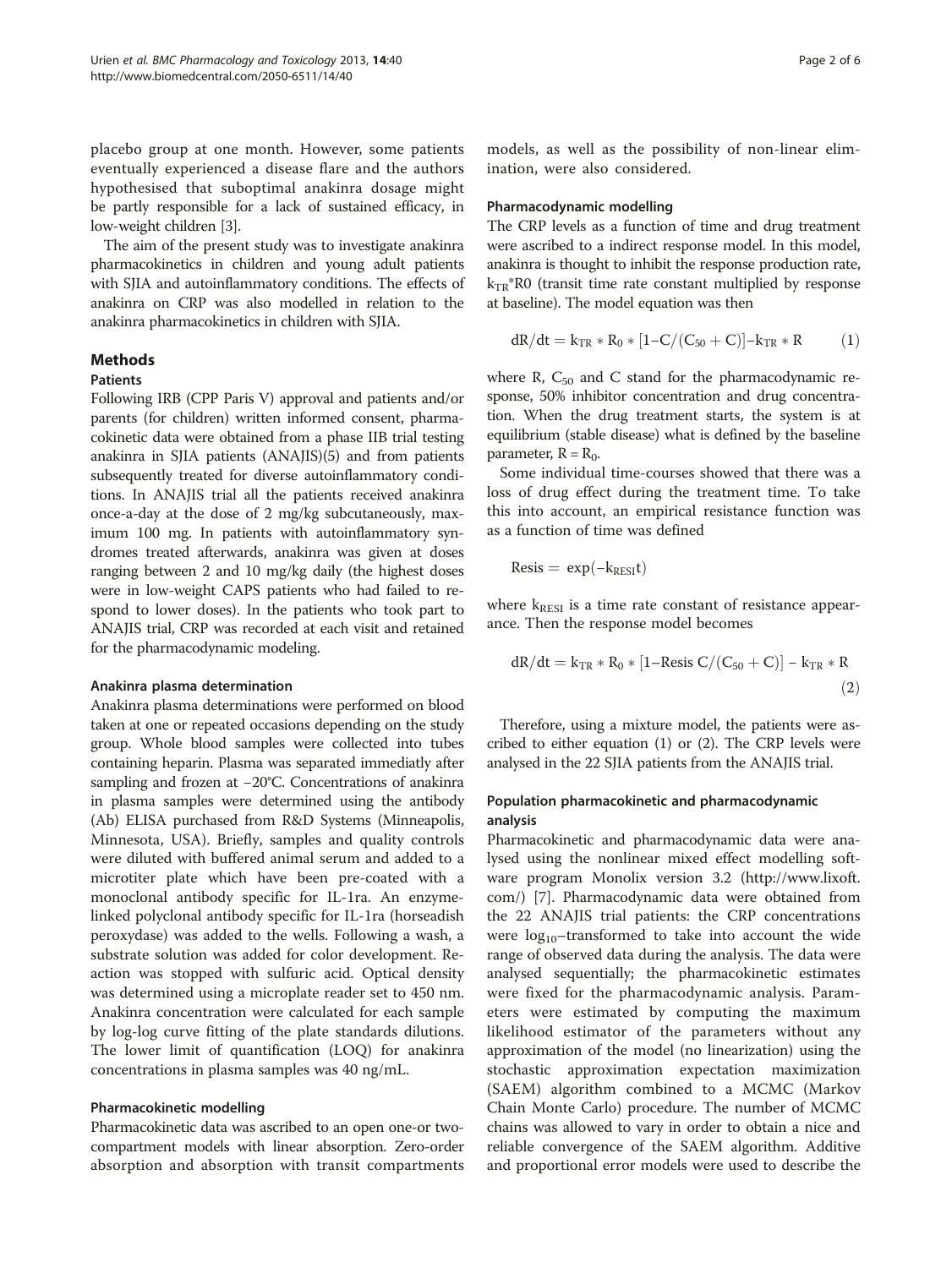<span id="page-2-0"></span>residual variability  $(ε)$  for the pharmacokinetic and pharmacodynamic data respectively, and the between-subject or between occasion variabilities (η or φ) were generally ascribed to an exponential model, except specific indication. The likelihood ratio test (LRT) including the loglikelihood, the Akaike information criterion (AIC) and the bayesian information criterion (BIC) was used to test different hypotheses regarding the final model, covariate effect on structural parameter(s), residual variability model (proportional versus proportional plus additive error model), structure of the variance-covariance matrix for the BSV parameters. The normalised prediction distribution errors (NPDE) metrics [[8\]](#page-5-0) were used used as a main diagnostic tool to evaluate the final model and were directly computed by Monolix. Diagnostic graphics and other statistics were obtained by using RfN [\(http://wfn.](http://wfn.sourceforge.net/) [sourceforge.net/\)](http://wfn.sourceforge.net/) with the R program [[9\]](#page-5-0).

#### Results

#### Population pharmacokinetic modeling

A total of 87 children (32 girls, 52 boys) with 148 anakinra concentrations were available for pharmacokinetic evaluation, four concentrations were observed below the limit of quantification (BLQ) and coded as left censored data for the analysis. The distribution of sampling times can be observed in Figure 1.

The 22 SJIA patients were 2.26 – 16.8 years old (median 7.6) weighing 10 – 83 kg (median 21). The other patients were 0.73 – 21 years old (median 8) weighing 4.3 – 60 kg (median 21). These included 20 patients with CAPS (14 with the chronic, inflammatory, neurologic, cutaneous and articular (CINCA) syndrome / neonatal onset multisystem inflammatory disease (NOMID) and 6 with Muckle-Wells syndrome),



mevalonate kinase deficiency  $(n = 3)$ , TNF-receptor associated periodic syndromes  $(n = 2)$ , familial mediterranean fever  $(n = 1)$  and patients with genetically undetermined autoinflammatory conditions.

A one-compartment with linear absorption and elimination model adequately described the data. Other candidate models included one-compartment with nonlinear elimination and two-compartment models. The parameters of the model were Ka, V/F and CL/F, respectively the absorption rate, the apparent volume of distribution and clearance, F being the unknown bioavailability. The statistical model included a betweensubject variability for CL/F,  $\eta_{CL}$ , and a between-occasion variability for V/F,  $\gamma$ <sub>V/F</sub>. The residual variability was described as an additive component.

The only covariates that influenced the pharmacokinetic parameters were age and bodyweight (BW). CL/F and V/F were then related to BW using an allometric function with estimated power exponents. This decreased the CL/F and V/F variabilities from 0.41 to 0.28 and from 1.34 to 0.475 and the AIC and BIC criteria by more than 15 units. This BW effect finally removed the effect of age. No other covariate effect could be identified, gender or combined use of corticoids or antiinflammatory drugs, AINS. The final models for CL/F and V/F were then

$$
\begin{array}{c} CL/F = 0.847 \times BW^{0.47} \\ V/F = 2.581 \times BW^{0.76} \end{array}
$$

Figure 1 depicts anakinra observed time-courses and the median and  $5<sup>th</sup>/95<sup>th</sup>$  percentiles of the model predictions. Table 1 summarises the final population pharmacokinetic estimates. As shown, all parameters were well estimated with low relative standard errors.

| patients                                             |                 |                             |
|------------------------------------------------------|-----------------|-----------------------------|
| Parameter                                            | <b>Estimate</b> | Relative standard error (%) |
| CL/F (L $h^{-1}$ 70 kg <sup>-1</sup> )               | 6.24            | 8                           |
| $\beta_{CL}$ , TV(CL) $\cdot$ (BW/70) <sup>BCL</sup> | 0.47            | 14                          |
| V/F(L)                                               | 65.2            | 12                          |
| $\beta_V$ , TV(V) $\cdot$ (BW/70) <sup>BV</sup>      | 0.76            | 16                          |
| $Ka(h^{-1})$                                         | 0.38            | 19                          |
| $n_{CL/F}$                                           | 0.28            | 15                          |
| Y <sub>V/F</sub>                                     | 0.47            | 17                          |
| $\varepsilon$ , mg/L                                 | 0.072           | 10                          |

Key: CL/F, apparent elimination clearance; V/F, apparent volume of distribution; Ka, absorption rate constant; F, unknown bioavailability;  $TV($ ), typical value for the mean covariate value;  $β$ , covariate effect parameter;  $η$ , between-subject variability; γ, between occasion variability; ε, constant residual variability; BW, bodyweight (CL/F and V/F estimates are normalized to a 70 kg BW).

# Table 1 Parameter estimates of the final anakinra population pharmacokinetic model in 87 pediatric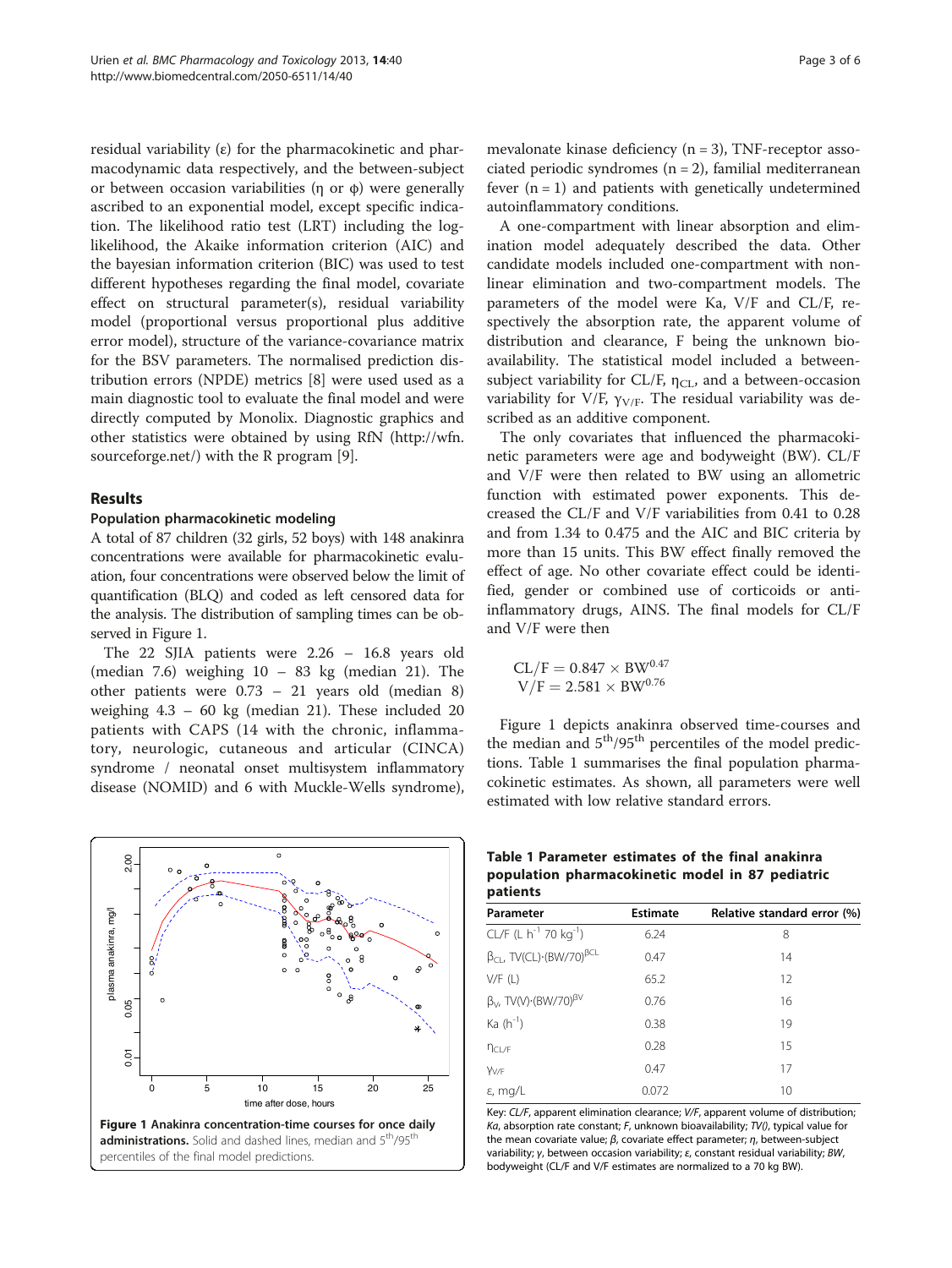#### <span id="page-3-0"></span>Pharmacodynamic modeling

An indirect response model assuming that the production rate of the inflammatory process is inhibited by anakinra concentrations described well the CRP timecourses in the 22 ANAJIS trial patients (195 observations were available). The  $C_{50}$  parameter was related to the mean steady-state anakinra concentration (Css), allowing the determination of the corresponding dosage to obtain for example 90% of the maximal effect ( $C_{90} \sim$ 10 x  $C_{50}$ , i.e., dose rate (mg/h) =  $CL/F^*C_{90}$ . A mixture model with 2 subpopulations, patients with high baseline and large CRP decrease and patients with low baseline and small CRP decrease followed by a slow re-increase in baseline levels (delayed "resistance" to treatment), was finally retained. The corresponding observed baselines (median [range]), 120 [44, 230] and 43 [2.5, 152] mg/L, were significantly different ( $p = 0.02$ , Kruskal-Wallis test). However it was impossible to estimate a clear cut-off value between the 2 groups, probably because of the small sample size. There was no significant effect of the combined anti-inflammatory treatment. The proportion of patients for which the development of a "resistance" to treatment was significant was 62% and the corresponding time was approximately 60 days. Table 2 summarizes the results and Figure 2 depicts the CRP observed time-courses and the median and  $5<sup>th</sup>/95<sup>th</sup>$  percentiles of the model predictions.

#### Evaluation and validation

Figures [1](#page-2-0) and 2 show that the average prediction matches the observed concentrations or CRP time courses and that the variability is reasonably estimated. Moreover, the NPDE residuals corresponding to these modellings also

Table 2 Parameter estimates of the anakinra effect on c-reactive protein concentrations in 22 SJIA patients (RESP = responders and RESI = patients with onset of "resistance" to treatment)

| Parameter                       | <b>Estimate</b> | Relative standard error (%) |
|---------------------------------|-----------------|-----------------------------|
| Baseline (mg/L)                 |                 |                             |
| <b>RESP</b>                     | 141             | 27                          |
| <b>RESI</b>                     | 37.9            | 29                          |
| $k_{TR}$ (day <sup>-1</sup> )   | 0.042           | 27                          |
| $C_{50}$ (mg/L)                 | 0.03            | 37                          |
| $k_{RESI}$ (day <sup>-1</sup> ) | 0.0048          | 0.0018                      |
| Proportion of RESP              | 0.37            | 31                          |
| <b>NBASELINE, RESI</b>          | 0.79            | 24                          |
| n <sub>KTR</sub>                | 081             | 25                          |
| ε, mg/L $(*)$                   | 0.39            | 6                           |

Key: Baseline, CRP level before treatment;  $k_{TR}$ , transit time rate constant;  $C_{50}$ , anakinra concentration that induces a 50% decrease of CRP level;  $k_{RESI}$ , time rate constant of resistance appearance;  $\eta$ , between-subject variability; ε, constant residual variability, \*log-additive model.



validated these population models, the mean and variance were not significantly different from 0 and 1 and the distribution did not differ from normality.

#### Dosage simulations

Figure [3](#page-4-0) shows the model-predicted CRP time-courses for different Css values. Clearly, the target Css is 0.4 mg/L in order to obtain a CRP decrease to 10 mg/L or below. Accordingly, the anakinra dosage as a function of bodyweight can be deduced as shown in Figure [4](#page-4-0).

#### **Discussion**

This is the first pharmacokinetic study of anakinra in children. In pediatric patients with SJIA and diverse autoinflammatory conditions, the pharmacokinetics of anakinra following sub-cutaneous administration was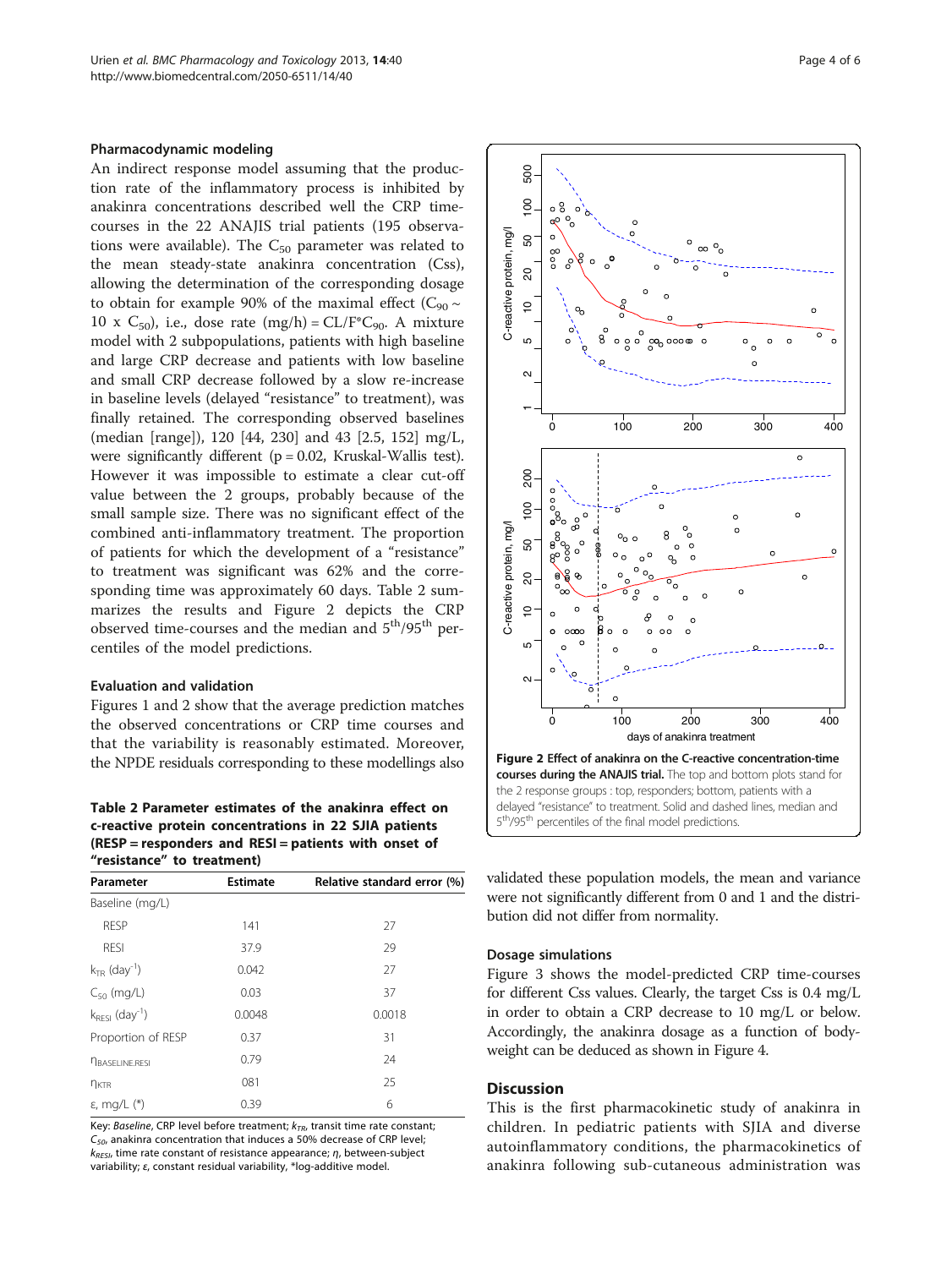<span id="page-4-0"></span>

satisfactorily described by a one compartment model with 1<sup>st</sup> order absorption. Bodyweight was identified as the sole significant covariate that could finally explain a significant part of the variability and this BW effect was modeled via an allometric scaling of CL/F and V/F. The allometric power values are typically 1 and 0.75 for BW effect on V and CL respectively [[10](#page-5-0)]. Because our estimates were not so close to these theoretical values and



because anakinra is a 153 amino acids peptide chain and somewhat different from standard drugs, the estimated power effects were retained in the final pharmacokinetic model. The improvement of the predictive performance of the model (observed vs. predicted data, not shown) as well as a decrease in the CL/F and V/F variabilities validated this model.

Assuming that anakinra inhibits the production of the inflammatory marker CRP via an "Emax" model allowed a satisfactory description of the CRP time-course during anakinra treatment in SJIA patients. As seen in Figure [2](#page-3-0), this was monitored and modelled up to approximately 400 days of treatment. The  $C_{50}$  estimate was low (0.03 mg/L) and nearly all the observed concentrations were above this limit. According to the predicted time-course effects of different mean Css values (Figure 3), a Css value of 0.4 mg/L was retained to obtain the maximal effect. The dosages per 24 h that produce this 0.4 mg/L Css are depicted in Figure 4. Therefore, the actual dosage of 2 mg/kg/day in SJIA patients was appropriate in the  $10 - 50$  kg BW range children, but not in low weight or early age children, BW < 10 kg, for which the efficient mean dose would be 3 mg/kg/day. Also, the oldest chilgren, > 50 kg BW, could have received a flat dose of 100 mg/day, similar to the adult dosage.

#### Conclusions

Bodyweight significantly influenced the pharmacokinetics of anakinra. An allometric BW scaling of apparent clearance and distribution volume was sufficient to describe the variation of anakinra pharmacokinetics in these 87 pediatric patients weighing from 4 to 80 kg and